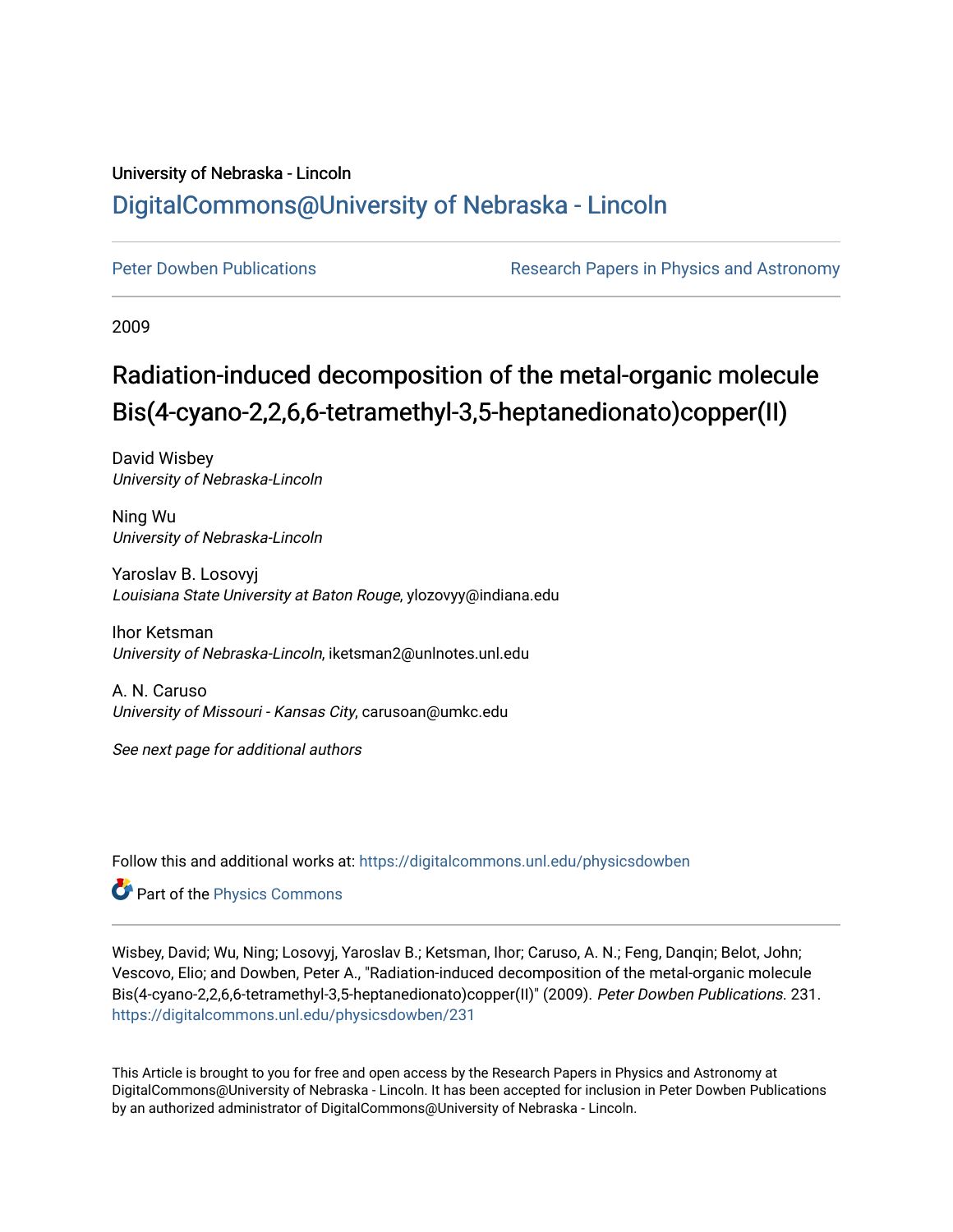### Authors

David Wisbey, Ning Wu, Yaroslav B. Losovyj, Ihor Ketsman, A. N. Caruso, Danqin Feng, John Belot, Elio Vescovo, and Peter A. Dowben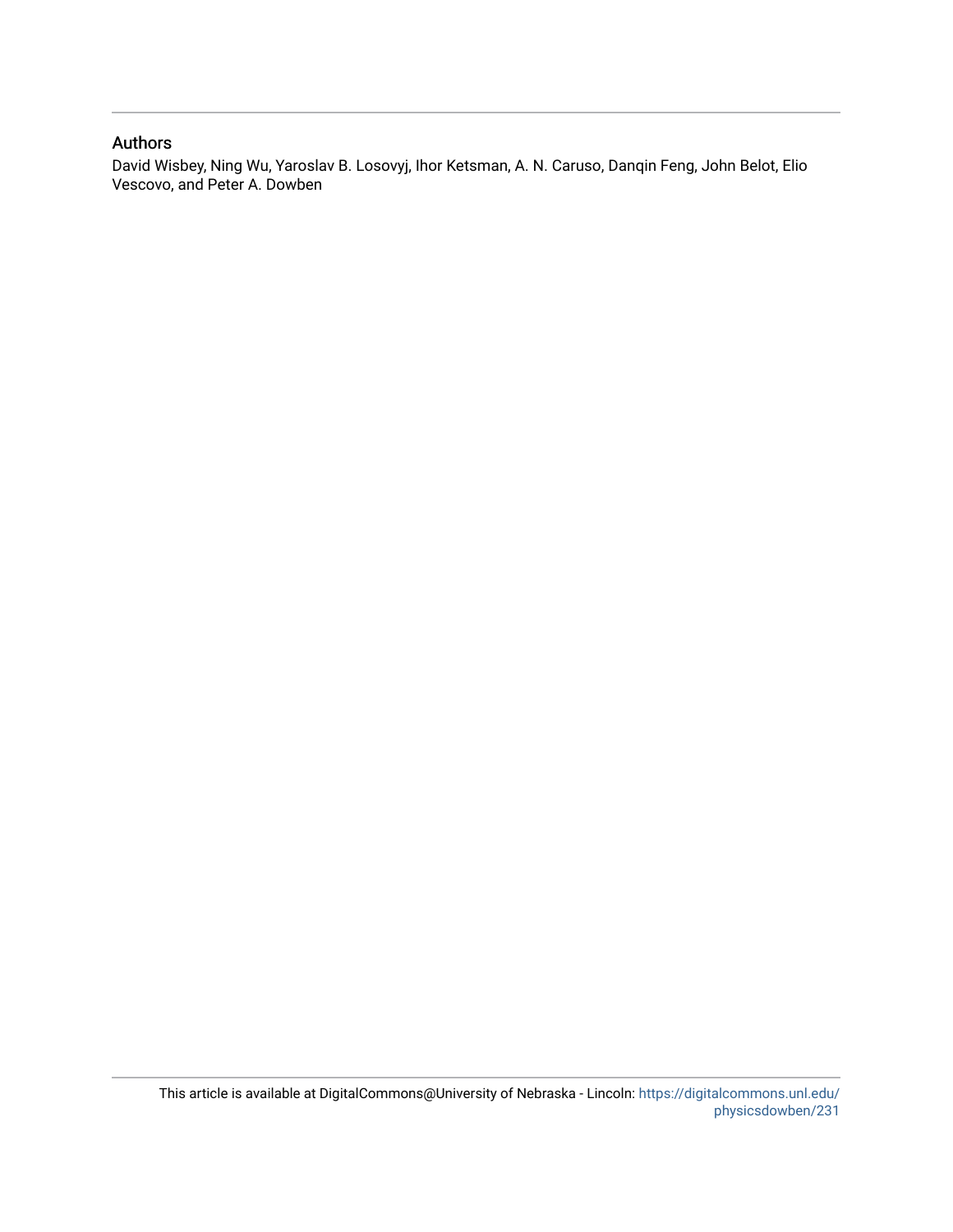Applied Surface Science 255 (2009) 3576–3580



Contents lists available at [ScienceDirect](http://www.sciencedirect.com/science/journal/01694332)

### Applied Surface Science



journal homepage: www.elsevier.com/locate/apsusc

### Radiation-induced decomposition of the metal-organic molecule Bis(4-cyano-2,2,6,6-tetramethyl-3,5-heptanedionato)copper(II)

David Wisbey<sup>a</sup>, Ning Wu<sup>a</sup>, Yaroslav Losovyj <sup>b</sup>, Ihor Ketsman<sup>a</sup>, A.N. Caruso<sup>c</sup>, Danqin Feng<sup>a</sup>, John Belot <sup>d</sup>, Elio Vescovo <sup>e</sup>, Peter A. Dowben <sup>a,\*</sup>

a Department of Physics and Astronomy and the Nebraska Center for Materials and Nanoscience, 116 Brace Lab, University of Nebraska-Lincoln, Lincoln, NE 68588-0111, USA <sup>b</sup> The I. Bennett Johnston Sr. Center for Advanced Microstructures and Devices, 6980 Jefferson Highway, Baton Rouge, LA 70806, USA

<sup>c</sup> Department of Physics, 257 Flarsheim Hall, University of Missouri - Kansas City, 5110 Rockhill Road, Kansas City KS 64110, USA

<sup>d</sup> Department of Chemistry and the Nebraska Center for Materials and Nanoscience, University of Nebraska, Lincoln, NE 68588-0304, USA

<sup>e</sup> Brookhaven National Laboratory, National Synchrotron Light Source, Upton, NY, 11973, USA

#### ARTICLE INFO

Article history: Received 15 August 2008 Received in revised form 16 September 2008 Accepted 30 September 2008 Available online 21 October 2008

PACS:

61.80.-x 33.80.Eh 82.30.Lp 79.60-i

Keywords: Molecular magnets Decomposition of organic compounds Ultraviolet photoemission spectroscopy

#### 1. Introduction

Metal organic molecules are very promising because it is possible to customize their electronic properties by changing metal centers or functional groups. Modification of a layer of large organometallic and metal-organic molecules, by way of radiation exposure, is not only very possible, but common also. For example, the decomposition of a number of metallocenes, as a result of ultraviolet radiation has been investigated including nickelocene [\[1\],](#page-6-0) cobaltocene [\[2\]](#page-6-0) and ferrocene [\[3,4\].](#page-6-0) Photochemical decomposition of cobalt phthalocyanine (CoPc) [\[5\]](#page-6-0) and tris-(8-hydroxy quinoline aluminum  $(Alq_3)$  [\[6\]](#page-6-0) has also been investigated, among many other species.

#### ABSTRACT

The effects of vacuum ultraviolet radiation on the adsorbed copper center molecule bis(4-cyano-2,2,6,6 tetramethyl-3,5-heptanedionato)copper(II) (or Cu(CNdpm)<sub>2</sub>), (C<sub>24</sub>H<sub>36</sub>N<sub>2</sub>O<sub>4</sub>Cu, Cu(II)) was studied by photoemission spectroscopy. Changes in the ultraviolet photoemission spectra (UPS) of Cu(CNdpm)<sub>2</sub>, adsorbed on Co(1 1 1), indicate that the ultraviolet radiation leads to decomposition of Cu(CNdpm)<sub>2</sub> and this decomposition is initially dominated by loss of peripheral hydrogen.

- 2008 Elsevier B.V. All rights reserved.

Such photodecomposition can lead to some valuable modifications of the molecular adlayer. In the case of monomolecular insulator [1,1';4',1"-terphenyl]-4,4"-dimethanethiol films, irradiation-induced modifications lead to cross-linking of the terphenyldimethanethiol molecules within the film, which results in a quasi-polymeric material with improved dielectric properties [\[7–](#page-6-0) [10\]](#page-6-0). While irradiation-induced modifications tend to lead to decomposition and desorption processes in aliphatic organic adlayers, cross-linking is the dominant effect in the aromatic ones, resulting in a quasi-polymerization of the monomolecular film [\[11–13\].](#page-6-0) Such polymer-like but ordered layers provide the possibility of using the organic self assembled monolayers as ultrathin insulating layers in electronic and spintronic devices [\[7–13\]](#page-6-0).

Here, we investigate the irradiation-induced modification of adsorbed copper metal center molecule bis(4-cyano-2,2,6,6 tetramethyl-3,5-heptanedionato)copper(II) (or  $Cu(CNdpm)_2$ ). This is a copper metal center molecule, schematically illustrated in the inset to [Fig. 1,](#page-3-0) where N1' and N2'' represent the nitrogen atoms from the nearest neighbors. Like the metal

This article is a U.S. government work, and is not subject to copyright in the United States

<sup>\*</sup> Corresponding author at: Department of Physics and Astronomy and the Nebraska Center for Materials and Nanoscience, 116 Brace Lab, P.O. Box 880111, University of Nebraska-Lincoln, Lincoln, NE 68588-0111, USA. Tel.: +402 472 9838; fax: +404 472 2879.

E-mail address: [pdowben@unl.edu](mailto:pdowben@unl.edu) (P.A. Dowben).

<sup>0169-4332/\$ –</sup> see front matter © 2008 Elsevier B.V. All rights reserved. doi:[10.1016/j.apsusc.2008.09.097](http://dx.doi.org/10.1016/j.apsusc.2008.09.097)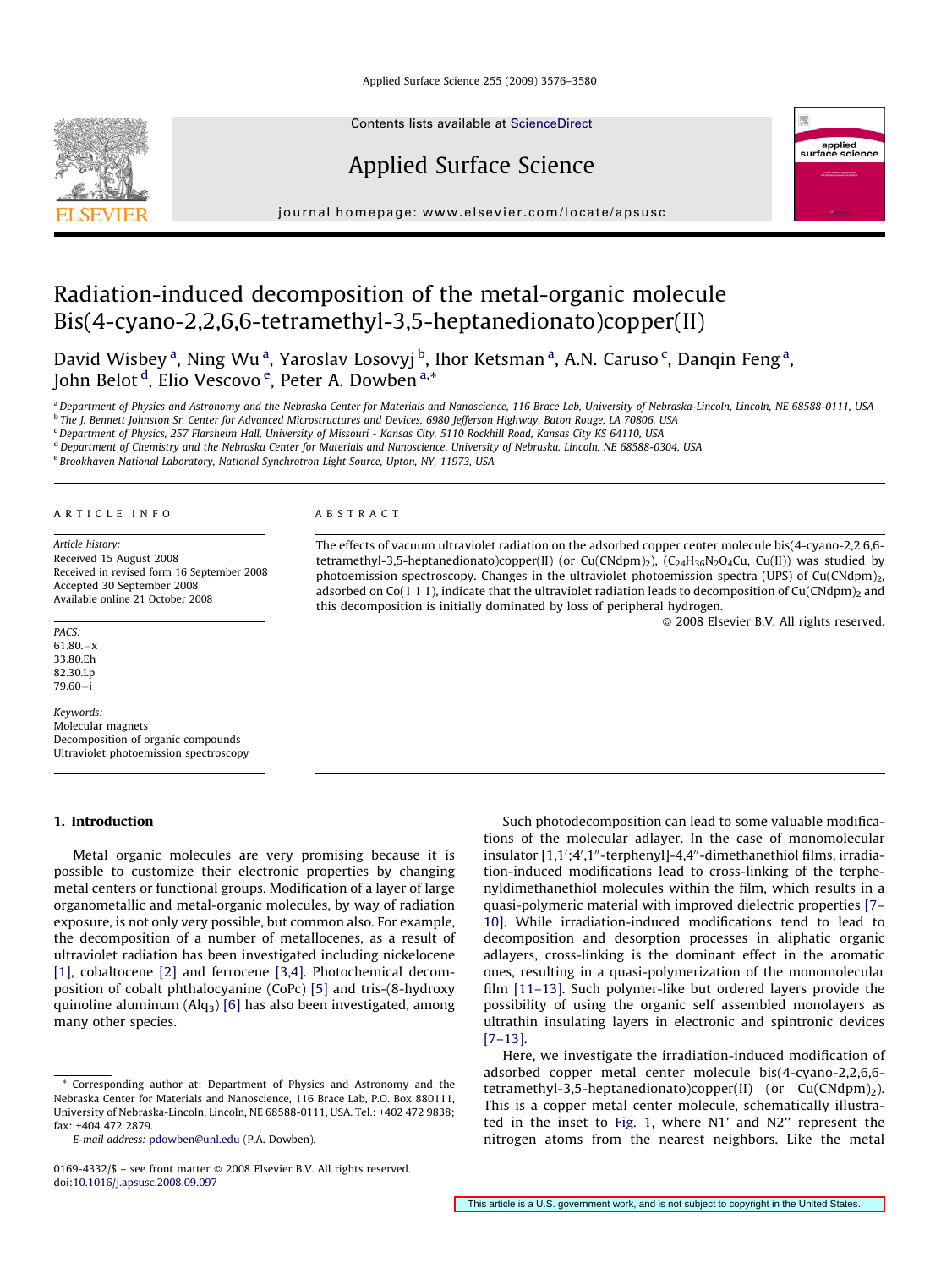<span id="page-3-0"></span>

Fig. 1. The experimental photoemission spectra of adsorbed Cu(CNdpm)<sub>2</sub>, and the changes resulting from irradiation-induced modifications. Spectrum (a) shows a model density of states for the occupied molecular orbitals of Cu(CNdpm)<sub>2</sub>, with all the hydrogen atoms attached. Spectra (b and b') are of the pristine molecular thin films of Cu(CNdpm)<sub>2</sub> on Co(1 1 1) at 100 K or less, prior to any photo-degradation. The spectrum (b), taken at a photon energy of 49 eV, tends to emphasize the ligand contributions while (b'), taken at 79 eV photon energy (of a 50 molecular monolayer thick film) tends to emphasize the molecular orbitals with copper weight. Decomposition of  $Cu(CNdpm)<sub>2</sub>$  is evident in photoemission after exposure to roughly  $1.2 \times 10^{17}$  photons/cm<sup>2</sup> of about 50 eV photon energy (c), while (e) is after roughly an additional  $10^{18}$  photons/cm<sup>2</sup> of about 50 eV photon energy. For comparison, a model density of states for the occupied molecular orbitals of  $Cu(CNdpm)<sub>2</sub>$ , with all the peripheral hydrogen atoms removed is illustrated in (d). Spectra (b, c, and e) were taken at 49 eV photon energy and at a substrate temperature of 40 K. The inset shows the single-crystal structure of  $Cu(CNdpm)<sub>2</sub>$ adapted from reference [\[14,19\].](#page-6-0)

phthalocyanines,  $Cu(CNdpm)<sub>2</sub>$  has large ligands surrounding a metal core. Ultraviolet radiation enhanced decomposition of CoPc may possibly be a means for fabrication of nanostructured metal oxide films [\[5\]](#page-6-0), and this might apply to  $Cu(CNdpm)<sub>2</sub>$  as well. The photodecomposition of  $Cu(CNdpm)<sub>2</sub>$ , on the other hand, if restricted to the loss of peripheral hydrogens, could be used for enhancing the cross linking in the molecular film and fabrication of a copper atom containing polymer, without copper atom clustering.

#### 2. Experimental

Synthesis of bis(4-cyano-2,2,6,6-tetramethyl-3,5-heptanedionato)copper(II) (or  $Cu(CNdpm)_2$ ),  $(C_{24}H_{36}N_2O_4Cu, Cu(II))$  was described previously [\[14\].](#page-6-0)  $Cu(CNdpm)_2$  was adsorbed molecularly, from the vapor, onto the surface of epitaxial Co(1 1 1). The  $Cu(CNdpm)$ <sub>2</sub> molecules were deposited on  $Co(1 1 1)$  at about 40 K, diminishing the possibility of any thermal degradation.

prior to Co deposition. Ultraviolet photoemission spectra (ARPES) of the adsorbed molecular layers on Co(1 1 1) were acquired at the U5UA undulator spherical grating monochromator (SGM) beamline at the National Synchrotron Light Source (NSLS) [\[17,18\],](#page-6-0) as described elsewhere [\[15\]](#page-6-0). The ultrahigh vacuum photoemission end-station at the SGM beamline was equipped with a hemispherical electron energy analyzer (EA125, Omicron GmbH) [\[17,18\]](#page-6-0). The analyzer had a  $\pm 2^{\circ}$ angular resolution while the combined energy resolution of the analyzer and the light source was approximately 150 meV or less. The photoemission spectra were taken at a  $45^{\circ}$  light incidence angle, with the photoelectrons collected normal to the surface.

The irradiation-induced decomposition was the result of continual exposure to light from the undulator beam line at photon energies in the region of 49 eV, similar to the studies of nickelocene decomposition, as described in [\[1\]](#page-6-0), carried out with vacuum ultraviolet radiation at 50 eV.

#### 3. Irradiation and photo-degradation of adsorbed  $Cu(CNdpm)<sub>2</sub>$ on Co(1 1 1)

 $Cu(CNdpm)<sub>2</sub>$  is close to being a copper spin 1/2 system [\[19\]](#page-6-0) and adsorbs molecularly with a strong preferential molecular orienta-tion [\[15\].](#page-6-0) As demonstrated in previous work [\[15,19\]](#page-6-0), Cu(CNdpm)<sub>2</sub> adsorbed onto the surface of Co(1 1 1) provides photoemission spectra very similar to adsorption on Cu(1 1 1), in spite of expected differences in substrate reactivity. For the thicker molecular films (50 molecular layers), the photoemission spectra taken at higher photon energies of 79 eV (Fig. 1b') closely resemble expectation (Fig. 1a), obtained from semiempirical NDO-PM3 (neglect of differential diatomic overlap, parametric model number 3) model calculations based on Hartree-Fock formalism [\[20\].](#page-6-0) Although PM3 is a simplistic semiempirical calculation it is preferable here to density functional theory (DFT), which is notorious for underestimating the band gap sometimes by a factor 2 or more [\[21\],](#page-6-0) particularly for molecular systems. DFT must be rescaled for comparison with experiment [\[22\]](#page-6-0), particularly with final state spectroscopies like photoemission and inverse photoemission. To compare the model calculations with experiment (Fig. 1), we applied Gaussian envelopes of 1.2 eV width to each calculated molecular orbital energy (Eigen value) to account for the solid state broadening in photoemission and then summed. The orbital energies for this model density of states calculations has been rigidly shifted in energy by 4.4 eV and then compared to the photoemission data.

As described in [\[15\],](#page-6-0) the spectrum taken at a photon energy of 49 eV (Fig. 1b) tends to emphasize the ligand contributions, while that in Fig. 1b', taken at 79 eV photon energy, tends to emphasize the molecular orbitals with copper weight. It is the latter that shows the better agreement with expectation.

To study possible ligand fragmentation as a result of irradiation, a sequence of photoemission spectra was taken with a photon energy of 49 eV. [Fig. 2](#page-4-0) illustrates the gradual change in the photoemission spectra of 7 molecular monolayers films of  $Cu(CNdpm)<sub>2</sub>$  deposited on Co(1 1 1), after exposure to radiation for increasing amounts of time, up to an exposure of roughly  $10^{17}$  photons/cm<sup>2</sup> of about 50 eV photon energy. The peak closest to the Fermi energy level in all the spectra in [Fig. 2](#page-4-0) originates from the Co 3d bands of the underlying Co(1 1 1) substrate. All the spectra were aligned with the substrate Fermi level.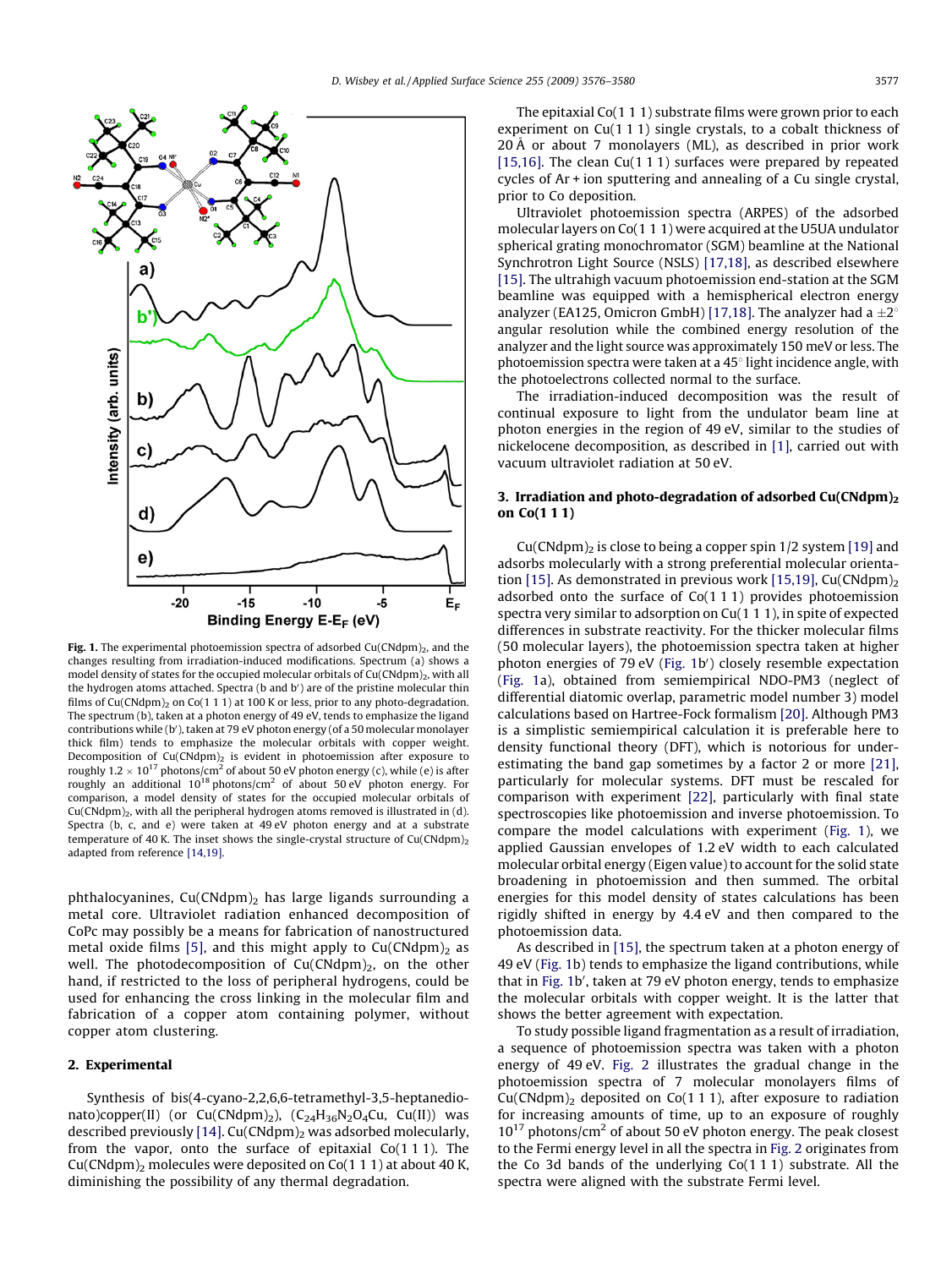<span id="page-4-0"></span>

Fig. 2. The photoemission spectra of Cu(CNdpm)<sub>2</sub> deposited on Co(1 1 1) at about 40 K, as a function of increasing exposure to radiation. The spectra were taken at a photon energy of 49 eV. The numbers on the right indicate exposure time to radiation at the beginning of each spectrum, with the last spectrum corresponding to an exposure of roughly  $10^{17}$  photons/cm<sup>2</sup>. All spectra were taken using  $Cu(CNdpm)<sub>2</sub>$  molecular thin films 7 ML thick on  $Co(111)$  at substrate temperatures of  $\sim$ 40 K.

The photoemission spectra (Fig. 2) do not provide indications of ligand decomposition occurring with photo-irradiation in the vacuum ultraviolet. The first three peaks attributable to the  $Cu(CNdpm)$ , in the photoemission spectra of Fig. 2, occur at binding energies of 5 eV and greater. After about 500–600 s of exposure to low intensity UV radiation corresponding to exposure of roughly  $10^{17}$  photons/cm<sup>2</sup> or less, the main peaks between 5 eV and 12 eV binding energy, Fig.  $1(c)$ , are much less distinct when compared with the pristine film ([Fig. 1](#page-3-0)(b)). This is summarized in Fig. 3, where a significant increase in the full width, at half maximum, of the photoemission features attributable to molecular  $Cu(CNdpm)$ <sub>2</sub> deposited on  $Co(1 1 1)$  is indicated. This significant increase in photoemission peak width is less profound for the feature resulting from the highest lying occupied molecular orbitals, and in fact is not observed for that feature (feature 'A' in Fig. 3). The feature derived from the highest lying occupied molecular orbitals exhibits a dramatic decrease in intensity above 500 s of exposure to synchrotron radiation at a photon energy of about 50 eV. In fact, as indicated in [Fig. 4](#page-5-0), there is a shift of intensity from the highest lying occupied molecular orbitals (feature 'A', as labeled in the inset to Fig. 3) to high binding energies features (feature 'B', as labeled in the inset to Fig. 3). Thus the photoemission feature resulting from the highest lying occupied molecular orbitals, differs from the other  $Cu(CNdpm)$ <sub>2</sub> molecular orbital derived photoemission features.

After exposure to low intensity UV radiation corresponding to exposure of roughly  $10^{17}$  photons/cm<sup>2</sup>, the main photoemission features, attributable to the  $Cu(CNdpm)<sub>2</sub>$  molecular orbitals, are still present (Fig. 2). The small decreases in the binding energies of some of the molecular orbital derived photoemission features, leading to shifts towards the Fermi level, are consistent with changes caused by loss of hydrogen atoms. With modest amounts

of UV radiation (roughly  $10^{17}$  photons/cm<sup>2</sup>) these photoemission features of molecular origin decrease in binding energy, shifting by about  $0.2 \pm 0.1$  eV towards the Fermi level, and become much less distinct. Also, the photoemission peak at 15 eV binding energy, nearly solely of ligand origin, is seen to shift by around  $0.4 \pm 0.1$  eV towards the Fermi level. The photoemission peak around 18 eV does not shift in energy position with exposure to very modest radiation (Fig. 2).

While ligand fragmentation probably does not occur until exposure to low intensity UV radiation corresponding to exposure of roughly  $10^{17}$  photons/cm<sup>2</sup> (at about 50 eV photon energy), hydrogen loss may occur with very little radiation exposure as indicated by the loss in peak intensities, in [Fig. 4.](#page-5-0) Intensity loss in the photoemission features due to the  $Cu(CNdpm)$ <sub>2</sub> molecular orbitals at less than 50 s exposure is accompanied by an enhancement of the substrate Co 3d bands nearest to the Fermi level. These changes in the spectra could well be the result of simple photo-induced desorption. Generally, except possibly at the very initial exposures to radiation, since enhancement of the substrate Co 3d bands nearest to the Fermi level, with radiation exposure, is not apparent in Fig. 2, the irradiation modification is not a result of significant molecular desorption, as may be the case with similar experiments of nickelocene adsorbed on Ag(1 0 0) [\[1\].](#page-6-0)

Okudaira et al. [\[23\]](#page-6-0) also observed small shifts towards the Fermi level with irradiation-induced decomposition of poly(methyl methacrylate), and as in the case of adsorbed  $[1,1';4',1''$ terphenyl]-4,4"-dimethanethiol films [7-10], some dehydrogenation is implicated. These binding energy shifts of the photoemission features could indicate a formation of a smaller band gap between the highest occupied (HOMO) and lowest unoccupied (LUMO) molecular orbitals. This would be consistent with a loss of H atoms [\[10,24,25\].](#page-6-0) In practice, inverse photoemission studies



Fig. 3. The full width at half maximum of select photoemission features attributable to the molecular Cu(CNdpm)<sub>2</sub>, as a function of increasing exposure to radiation. The data were obtained from spectra taken at a photon energy of 49 eV, as in Fig. 2. The assignment of the various curves follows the assignment of the features for molecular Cu(CNdpm)<sub>2</sub>, as indicated in the spectrum in the inset at the upper left. Data here are for  $Cu(CNdpm)<sub>2</sub>$  molecular thin films 7 ML thick on  $Co(1 1 1)$  at substrate temperatures of  $\sim$ 40 K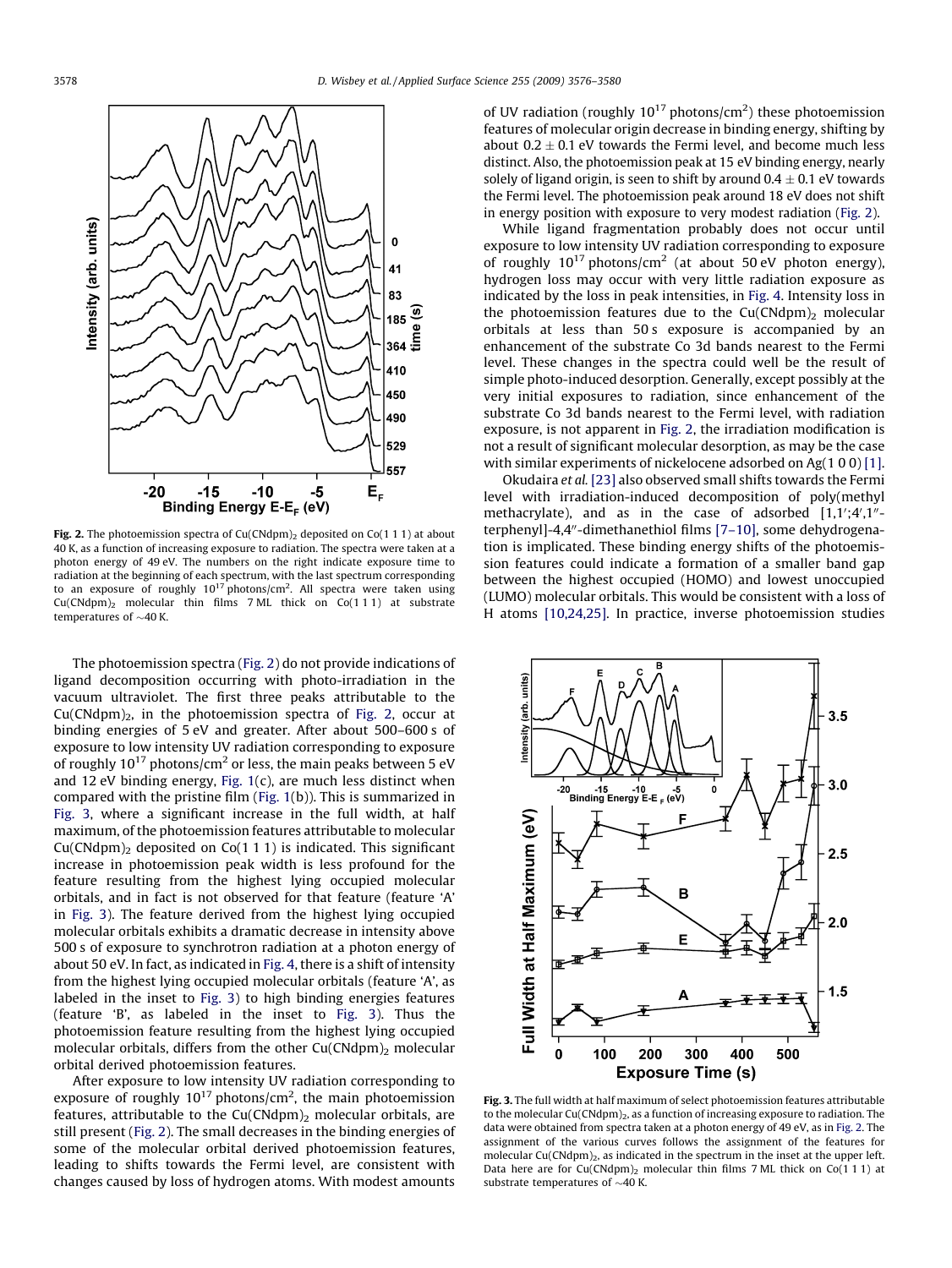<span id="page-5-0"></span>

Fig. 4. The integral peak intensities for select photoemission features attributable to the molecular  $Cu(CNdpm)<sub>2</sub>$ , as a function of increasing exposure to radiation. The data were obtained from spectra taken at a photon energy of 49 eV, as in [Fig. 2](#page-4-0). The assignment of the various curves follows the assignment of the features for molecular Cu(CNdpm) $_2$ , as indicated in the spectrum in the inset at the upper left to [Fig. 3](#page-4-0). Data here are for  $Cu(CNdpm)_2$  molecular thin films 7 ML thick on Co(1 1 1) at substrate temperatures of  $\sim$ 40 K.

would be necessary to determine if the HOMO–LUMO gap decreased.

To support the contention that initially dehydrogenation dominates irradiation-induced fragmentation, a number of model calculations were undertaken. [Fig. 1\(](#page-3-0)a) shows the  $Cu(CNdpm)<sub>2</sub>$ molecular orbital density of states with all the hydrogen atoms attached. While our model calculations do not take into account the change in the photoemission cross sections with photon energy, nor any matrix element effects, the shifts in binding energies seen in photoemission resemble the changes expected for dehydrogenation [\(Fig. 1](#page-3-0)d).

While the decomposition and desorption processes prevail in aliphatic self-assembled monolayers, Caruso et al. [\[24\]](#page-6-0) pointed out that for the closo-carborane, the main photoemission features are preserved with exposure to synchrotron white light. As is the case here, this indicates that a heterogeneous mixture of carbon species is not formed. Rather, the structure of the molecule is preserved while decomposition is dominated by the loss of hydrogen [\[26,27\].](#page-6-0) The absence of shifts in the photoemission feature at around 18 eV, while the ligand derived molecular orbital features do shift towards smaller binding energies, with exposure to radiation, also supports the postulate that initial irradiation leads to hydrogen loss for Cu(CNdpm)<sub>2</sub> deposited on Co(1 1 1) at about 40 K. While irradiation-induced fragmentation of the ligand -C-C- backbone cannot be excluded by either the data or model calculations, and remains quite likely, this does not appear to be the dominant fragmentation process with initial irradiation.

As with the case of adsorbed [1,1';4',1"-terphenyl]-4,4"dimethanethiol films [\[7–10\],](#page-6-0) and other molecular adlayers, extensive irradiation leads to fragmentation beyond simple



Fig. 5. The Cu  $2p_{1/2}$  and  $2p_{3/2}$  X-ray photoelectron spectra for Cu(CNdpm)<sub>2</sub> following deposition (a), and irradiation (b). The decomposition of  $Cu(CNdpm)_{2}$ , due to irradiation leads to a species with greater binding energy (b). All binding energies are referenced to the Fermi level.

dehydrogenation of peripheral hydrogens. As seen in [Fig. 1](#page-3-0)d, high irradiation levels lead to the loss of all of the molecular orbital features, and as noted elsewhere [\[19\],](#page-6-0) to a large shift in the core level binding energies. The XPS Cu 2p photoemission for adsorbed  $Cu(CNdpm)<sub>2</sub>$  is shown in Fig. 5. The Cu 2 $p<sub>3/2</sub>$  binding energy for  $Cu(CNdpm)<sub>2</sub>$  (932.8  $\pm$  0.2 eV), is a slightly higher binding energy than for copper metal (932.3–932.5 eV [\[28–30\]](#page-6-0) for the Cu  $2p_{3/2}$ ) but less than the value expected for copper in CuO (933.4 eV [\[28\]](#page-6-0) to 933.6 eV [\[29\]](#page-6-0) to 933.7 eV [30-32]). Thus our values for the Cu  $2p_{3/2}$ binding energy for  $Cu(CNdpm)_2$  (932.8  $\pm$  0.2 eV) are somewhat smaller than expected, even compared to a similar copper compartmental complex 6,11-dimethyl-7, 10 diazahexadeca-5, 11-diene-2,4,13,15-tetraene  $\left[ Cu(H_2daaen) \right]$  (934.1 eV [\[33\]](#page-6-0)), which should have a similar (or even smaller) charge transfer from the Cu metal center. By way of comparison, we find that the Cu  $2p_{3/2}$  core level binding energies for  $Cu(CNdpm)$ <sub>2</sub> exhibit increase to 935 eV or more after molecular decomposition initiated by either photon or electron irradiation. The greater binding energies are more in line with values indicative of a copper oxide insulator, with a weakly screened final state.

#### 4. Summary

In conclusion, we have shown that  $Cu(CNdpm)<sub>2</sub>$  is affected by radiation. With ultraviolet radiation, the initial decomposition appears to lead to the loss of peripheral hydrogen from the molecule, but with much of the molecular backbone preserved. As seen in the photoemission spectra of adsorbed  $Cu(CNdpm)<sub>2</sub>$ , irradiation leads to binding energy shifts of the occupied molecular orbitals towards the Fermi level. If cross-linking of this or similar species could be demonstrated, then a route to the formation of a widely dispersed copper metallized polymer may be possible. For large amounts of radiation, in the region of  $10^{18}$  photons/cm<sup>2</sup>, the loss of the features associated with adsorbed  $Cu(CNdpm)$ <sub>2</sub> is evident. With such extreme photodecomposition it is hard to see how the decomposition of  $Cu(CNdpm)_2$  will differ substantively from photochemical decomposition of cobalt phthalocyanine (CoPc) reported previously [\[5\]](#page-6-0).

#### Acknowledgments

This research was supported by the National Science Foundation through grant number CHE-0415421 and CHE-0650453. The Center for Advanced Microstructures and Devices (CAMD) is supported by the Louisiana Board of Regents. The NSLS is supported by the United States Department of Energy, Office of Science, Office of Basic Energy Sciences, under contract No: